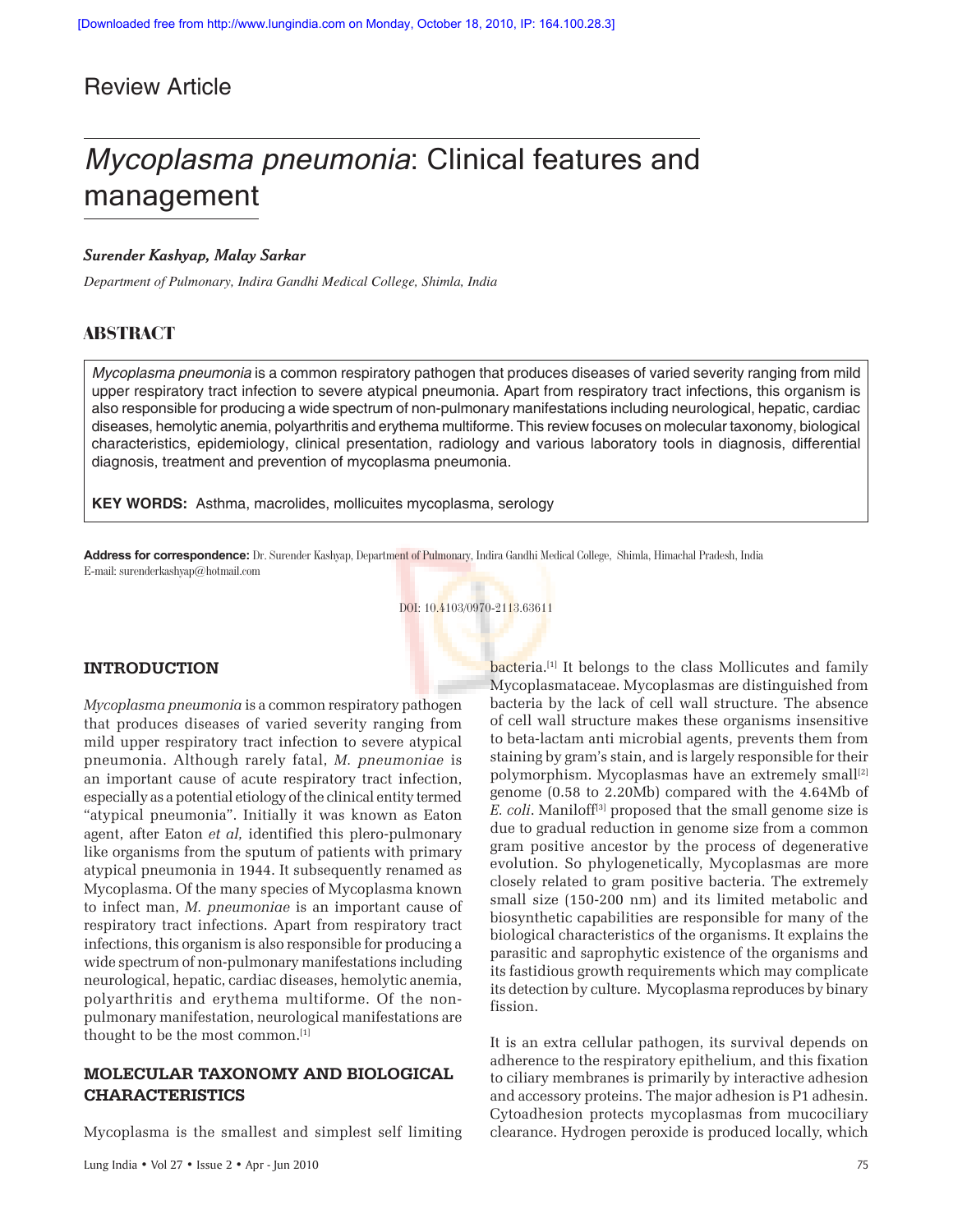has a cytopathic effect on airway epithelium and cilia and is responsible for persistent cough. Mycoplasma is also being incriminated in the development of autoimmunity which can explain the extra pulmonary involvement. Production of multiple arrays of cytokines and other reactive substances in the pathogenesis[4] of *M. pneumoniae* lung disease has been a subject of considerable interest during past several years.

Current evidence from human and animal studies suggests that cytokine production and lymphocyte activation may either minimize disease through the enhancement of host defense mechanisms or exacerbate disease through immunological lesion development. The more vigorous the cell-mediated immune response and cytokine stimulation, more severe is the clinical illness and pulmonary injury. This concept of immune- mediated lung disease provides a basis for consideration of immuno-modulatory therapeutics in addition to conventional antimicrobial therapies. Immunity to mycoplasma is transient and recurrences are frequent

#### **EPIDEMIOLOGY**

*M. pneumoniae* infections can involve both the upper and lower respiratory tract and occurred worldwide in a endemic fashion with epidemic spurt at four to seven year intervals.<sup>[5]</sup> Climate, seasonality, and geography are not thought to be of major significance, although most outbreaks in USA<sup>[6]</sup> tended to occur during late summer and early fall. On the basis of serological studies, Lind et al,<sup>[7]</sup> showed a pattern of endemic disease transmission over a period of 50 years, punctuated with cyclic epidemics every three to five years. The long incubation period, relatively low transmission rate, and persistence of organisms in respiratory tract for variable periods following infections might explain the prolonged duration of epidemics. Dorigo-Zetsma[8] *et al,* genotyped *M. pneumoniae* clinical isolates and grouped them into eight subtypes within two genomic groups based on P1 adhesin subtypes. Different P1 adhesin subtypes may be operating in the development and cycling times of *M. pneumoniae* epidemiology. Such gene divergences within the P1 adhesin and development of subtype specific antibodies, following initial infection, might account for the frequency of re-infection, which may be due to another subtype.<sup>[9]</sup> Infection is transmitted via aerosols from person to person. Since the organisms tend to be associated with desquamated cells, relatively large droplets may be required for transmission as evidenced by close personal contact typical of outbreak settingsschools, military barracks, and institution. In view of the intimate contact needed for droplet transmission and the slow (six-hour) generation time of *M. pneumoniae*, one to three weeks of incubation period is typical for each case.

Although, *M. pneumoniae* is a well recognized pulmonary pathogen in the West, information on disease prevalence

in our country is sparse due to non-availability of reliable, rapid diagnostic techniques as well as the lack of clinical awareness. A study<sup>[10]</sup> at a tertiary care center at Delhi reported *M. pneumoniae* infection in 18(24%) of 75 children with CAP using the criteria of culture and/or serology and/ or a positive PCR assay on nasopharyngeal aspirate.

We reported<sup>[11]</sup> *M. pneumoniae* infections based on serology in 15% of CAP in adults. Similarly, Shenoy *et al*. [12] report that *M. pneumoniae* was responsible for 24% cases of pneumonia in hospitalized children. High prevalence of *Mycoplasma pneumoniae* infection was reported by Chaudhry *et al*, [13] among children with community acquired pneumonia with serological positivity of 27.4%.

#### **CLINICAL PRESENTATION**

*M. pneumoniae* causes up to 40% or more of community acquired pneumonia (CAP) cases and as many as  $18\%$  of cases requiring hospitalizations in children.<sup>[14]</sup> Older studies reported *M. pneumoniae* pneumonia to be somewhat uncommon in children aged less than five years and greatest among school aged children 5-15 years of age with decline after adolescence and on into adulthood.[15] However, the latter studies have documented that *M. pneumoniae* may occur endemically and occasionally epidemically in older persons, as well as in children under five years of age. These findings may reflect improved detection abilities that were unavailable in the 1960s and 1970s when the first epidemiological descriptions of *M. pneumoniae* were published.

The clinical presentation of *M. pneumoniae* respiratory disease is often similar to what is seen with other atypical pathogens, particularly *Chlamydia pneumoniae*, various respiratory viruses and bacteria. *M. pneumoniae* may<sup>[14]</sup> also be present in the respiratory tract concomitantly with other pathogens and there is some evidence from humans and animal models indicating that infection with *M. pneumoniae* may precede and somehow intensify subsequent infections with various respiratory viruses[16] and bacteria including *S. pyogenes* and *Neisseria meningitides*. Potential explanation for such a synergistic effect includes immunosuppression or alteration in respiratory tract flora due to the presence of *M. pneumoniae*. Similarly, in a prospective crosssectional study Dey *et al*,<sup>[17]</sup> report a 35% prevalence of Mycoplasma infection among patients diagnosed with community acquired pneumonia. They also detected secondary bacterial infection in a large number of patients. In patients with *Mycoplasma pneumoniae* infection, they isolated other bacteria from blood in 50% cases and from respiratory tract secretions in 68% cases. Therefore, initial empirical antibiotic therapy for community acquired pneumonia in India must include antibiotics with activity against *M. pneumoniae*. Staugas *et al.*[18] also reported high prevalence of secondary bacterial infection. They proposed that *M. pneumoniae* by penetrating mucociliary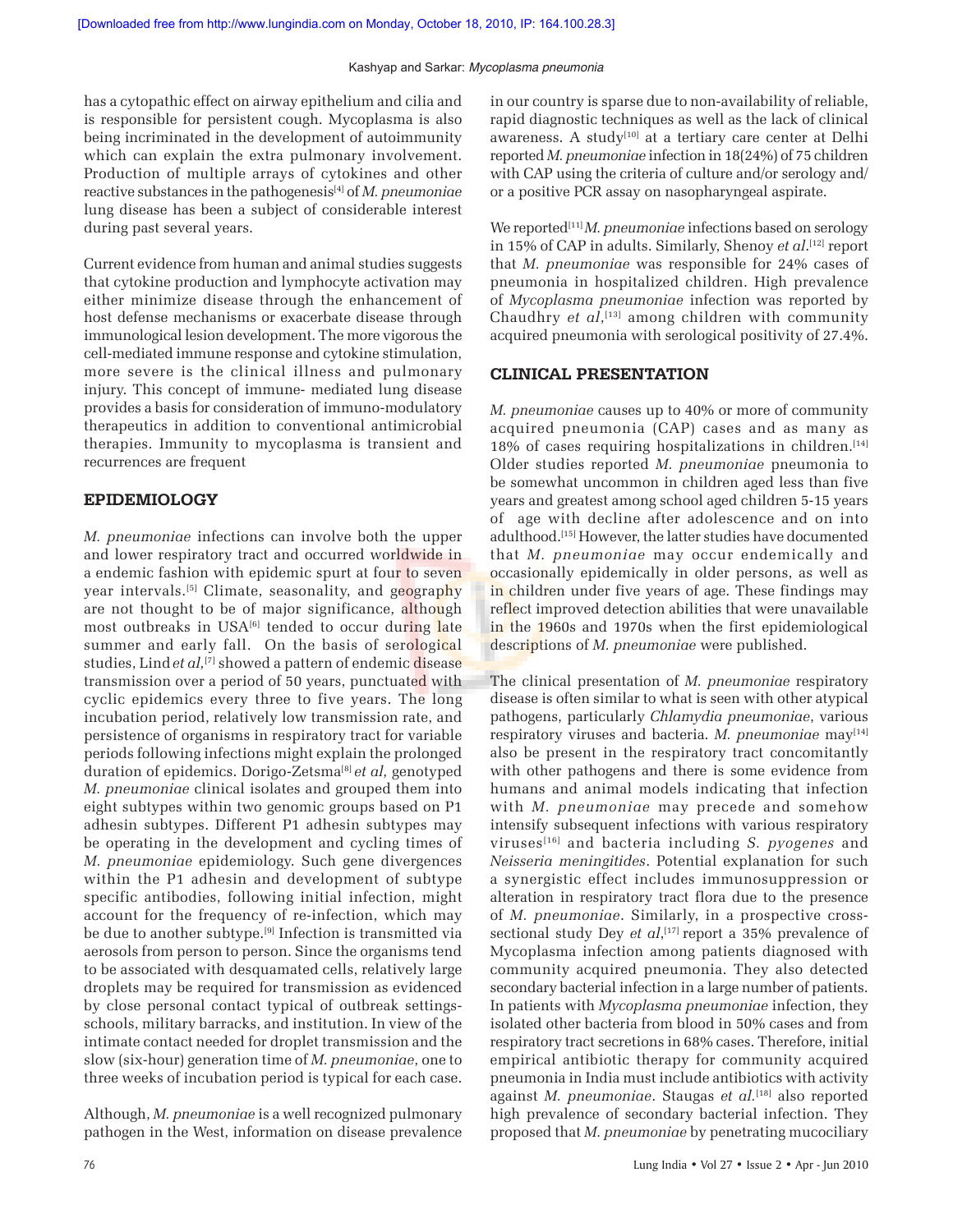blanket caused epithelial cell damage and also reduced mucociliary clearance. If it was not detected early, it may lead to development of pulmonary sequelae.

*M. pneumoniae* is ordinarily mild, and many adult cases may be asymptomatic, whereas this is much less common in children, perhaps reflecting some degree of protective immunity for reinfections. Although most infections occur among outpatients (hence the colloquial term walking pneumonia), *M. pneumonia* is a significant cause of bacterial pneumonia in adults requiring hospitalization in USA. Marston *et al*. [19] report that *M. pneumoniae* was definitively responsible for 5.4% and possibly responsible for 32.5% of 2776 cases of CAP in hospitalized adults based on complement fixation (CF) test for detection of infections. An additional striking finding of this study was their observation that the incidence of pneumonia due to *M. pneumoniae* in hospitalized adults increased with age and it was second only to *S. pneumoniae* in elderly persons.

*M. pneumoniae* can affect the upper or lower respiratory tracts or both. Symptoms commonly appear gradually, during a few days, and can persist for weeks or months. Typical clinical features<sup>[20]</sup> include an initial pharyngitis, sore throat and hoarseness, fever. An intractable day and night cough characterizes extension of the infection to the lower airways. Initially cough is non-productive but later may yield small to moderate amounts of non-bloody sputum. Dyspnoea may be evident in more severe cases.

 $Children<sup>[21]</sup> under five years of age are most likely to manifest$ coryza and wheezing, and progression to pneumonia is relatively uncommon, whereas older children aged 5-15 years are more likely to develop bronchopneumonia in one or more lobes, even sometimes requiring hospitalizations. Mild infections and asymptomatic conditions are particularly common in adults, and bronchopneumonia develops in 3-10% of infected persons.

Chest auscultation may show scattered or localized rhonchi and expiratory wheezes. Since alveoli are usually spared, rales and frank consolidation are fairly uncommon unless atelectasis is widespread. In uncomplicated cases, the acute febrile period lasts about a week, while the cough and lassitude may last two weeks or even longer. The duration of symptoms and signs will generally be shorter if antibiotics are started early in the course of illness. Though there are a few reports of Mycoplasma infections in HIV positive patients, it is not known whether incidence, severity of Mycoplasma infections or host response to Mycoplasma infection is altered by immunosuppression. There are a few case reports of fulminant $[22,23]$  plasma infection with multiple organ involvement but otherwise this is uncommon. Predisposing factors include sickle cell related hemoglobinopathies and hypo gammaglobulinemia, Downs syndrome and various immunosuppressive states but fulminant course may also occur in previously healthy persons, particularly in young males and smokers.

Extra pulmonary manifestations during *M. pneumoniae* infections may sometimes overshadow the respiratory picture. Presence of multiple extra pulmonary manifestations is an ominous<sup>[24]</sup> prognostic factor. As many as 25% of persons infected with *M. pneumoniae* may experience extra pulmonary complications at variable time periods after onset of or even in the absence of respiratory illness. Immunopathogenetic factors are probably involved in many of the extra pulmonary complications given the cross reactivity between human and *M. pneumoniae* antigens. Direct invasion should also be considered as *M. pneumoniae* has been detected in extra pulmonary sites by culture and PCR testing. It is also important to realize that extra pulmonary complications can be seen before, during, or after pulmonary manifestations or even can occur in the complete absence of any respiratory symptoms. Extra pulmonary[4] manifestations may occur not less than three days after the onset of respiratory disease; and for two to three weeks after the respiratory disease has resolved.

Central nervous system (CNS) manifestations are the most frequent extra-pulmonary complications of *M. pneumoniae* infection and can at times be life threatening.[25]

Encephalitis and meningoencephalitis<sup>[26]</sup> are most commonly followed by polyradiculitis and aseptic meningitis. Frequently, a manifest respiratory infection precedes the CNS symptoms. The mean interval between the onset of respiratory symptoms and CNS manifestations was 9.6 days (range 2-14 days) in the study by Tsiodras *et al*. [27] *M. pneumoniae* infection should be routinely considered in the differential diagnosis of patients with CNS manifestations, especially if associated with pneumonia. Among serologically confirmed *M. pneumoniae* infections that require hospitalizations, 1-10%[28] are associated with neurological manifestations. The overall incidence is<0.1%, although the exact incidence of *M. pneumoniae*-associated CNS complications remains unknown due to the absence of an appropriate diagnostic test. It is suggested that the complications may result either from direct invasion of *M. pneumoniae* into the brain, a neurotoxin produced by the organism or an immune-mediated damage. The immune-mediated injury could be caused by cross-reacting antibodies to antigen(s) shared by Mycoplasma and brain, organism induced immunosuppression, immune complex vasculopathy, or vascular micro thrombi.[26,29]

#### **Skin and mucosal manifestations**

Among patients with *M. pneumoniae* infection, 25% may have dermatological manifestations, making these one of the common<sup>[28]</sup> complications of this infection. There is a well-known association between Mycoplasma and Stevens-Johnson syndrome, erythema multiforme and toxic epidermal necrolysis. *M. pneumoniae* is the most common infectious<sup>[30]</sup> agent associated with Stevens-Johnson syndrome. The Stevens-Johnson<sup>[31]</sup> syndrome (SJS) is an acute, self-limited disease characterized by severe inflammation and necrosis of two or more mucous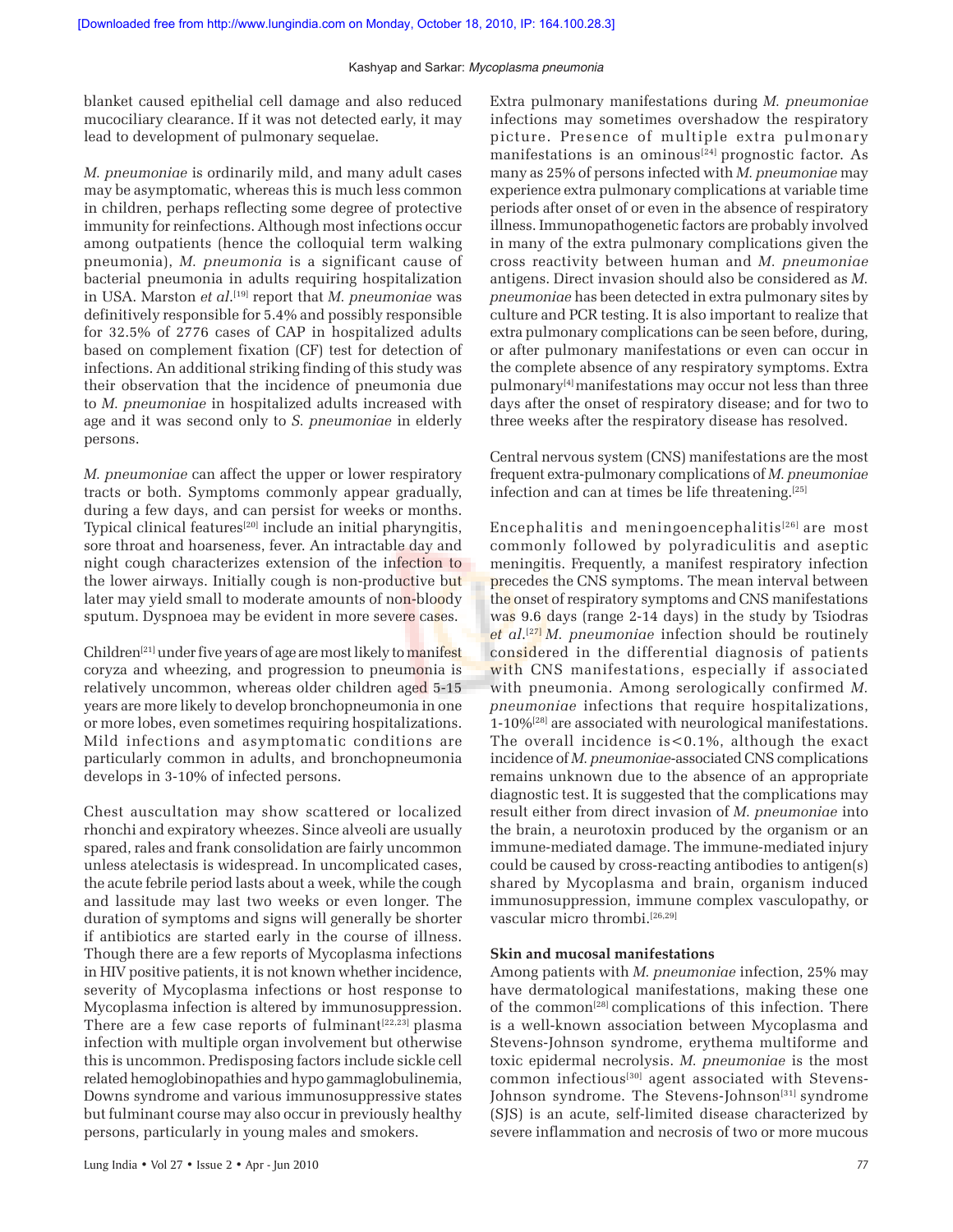membranes with systemic symptoms such as fever and malaise. This is in contrast to erythema multiforme (EM), which is a mild cutaneous illness characterized by symmetrically distributed, fixed, discrete, round, red papules, some of which evolve into target lesions, but without mucosal involvement and systemic toxicity.

Some cases of Stevens-Johnson syndrome have been reported to affect mucosal membranes exclusively, leaving the skin intact. It is unclear at present whether this entity is a variant of Stevens-Johnson syndrome or a new entity. Latsch et al.<sup>[32]</sup> described it as atypical Stevens-Johnson syndrome. Patients with oral, as well as genitourinary, mucosal lesions generally manifest with fever and generalized fatigue. Antimicrobial therapy rapidly resolves the clinical condition. It can also cause urticaria, toxic epidermal necrolysis and pityriasis rosea. The exact mechanism of skin and mucosal disease is unknown, but immune complex-mediated vascular injury, cell-mediated immune response and cytotoxic injury to epithelial cells, and autoimmune mechanisms have been suggested.

#### **Hematological manifestations**

Hematological manifestations of *M. pneumoniae* infection include autoimmune hemolytic anemia, autoimmune thrombocytopenia and disseminated intravascular coagulation. The mechanism may involve cross-reaction with cold agglutinins.<sup>[20]</sup> Cold antibody formation is a well known feature following *M. pneumoniae* infection. The predominant type of cold antibody seen following this infection is anti-I. Corticosteroids are used in the treatment of severe hemolytic anemia due to *M. pneumoniae.* Blood transfusions too will be required rarely. *M. pneumoniae* may occasionally cause unusual and severe complication like hemo phagocytic syndrome.<sup>[33]</sup> This syndrome is characterized by a systemic activation of macrophages/ histiocytes which are induced to undergo phagocytosis of hematopoietic elements.

#### **Gastrointestinal manifestations**

Gastrointestinal manifestations are frequent<sup>[20,34]</sup> and have been described roughly in 25% of cases, manifesting as nausea, vomiting, abdominal pain, diarrhea and loss of appetite. Cholestatic hepatitis and pancreatitis, albeit rare, can occur. Most case reports showed that liver involvement of *M. pneumoniae* infection is cholestasis rather than hepatic necrosis. Acute fulminant hepatic failure due to mycoplasma is a rare manifestation. There has been one case report[35] of multiple hypoechoic lesion in spleen associated with mycoplasma infection.

#### **Musculo-skeletal manifestations**

*M. pneumoniae* infection is associated with non-specific myalgias, arthralgias and polyarthropathies in approximately 14% of cases,[20] with complete recuperation during disease evolution; but they can persist for long periods.

Polyarthritis of mycoplasma origin could mimic acute rheumatic fever. Unlike in rheumatic fever,[34] polyarthritis of mycoplasma origin is usually associated with a moderately high ESR and there is no neutrophil leucocytosis.

#### **Renal manifestations**

Glomerulonephritis associated with *M. pneumoniae* is rare, and a few cases have been described in children. Clinical manifestations may be due to acute infection of the kidney and related structures or due to an immunological process. Renal manifestations include progressive glomerulonephritis, nephrotic syndrome, transient massive proteinuria, chronic renal failure due to cold agglutinin, acute interstitial nephritis, acute renal failure due to acute nephritis, hemoglobinuria or hemolytic uremic syndrome, isolated hematuria, cystitis or urethritis. The most frequent lesion is membranoprofilerative glomerulonephritis.[20,34] Other extra-pulmonary manifestations are presented in Table 1.

*M. pneumoniae* and *C. pneumoniae* closely resemble each other. However, there are certain distinguishing[39] features that may help in predicting the etiological agent.

- 1) *M. pneumoniae* is an acute infectious disease, while in contrast *C. pneumoniae* may be acute but is typically a chronic disease.
- 2) *M. pneumoniae* has a predilection for both the upper and, as well as, lower respiratory tract. Thus patients with CAP presenting with upper respiratory tract involvement are most likely to have *M. pneumoniae*.

#### **Table 1: Extra pulmonary manifestations of M. pneumoniae infection [4,26-29,36-39]**

| Neurological manifestations | Aseptic meningitis                          |
|-----------------------------|---------------------------------------------|
|                             | Meningo encephalitis                        |
|                             | Cerebro vascular accidents                  |
|                             | Hemiplegia                                  |
|                             | Transeverse myelitis, ascending paralysis   |
|                             | Cranial nerve palsy, cerebellar atxia       |
|                             | Optic neuritis, polyradiculopathy           |
|                             | Peripheral neuropathy                       |
|                             | Guillain-Barr'e syndrome                    |
| Musculoskeletal             | Arthralgias myalgias                        |
|                             | Septic arthritis,                           |
|                             | Polyarthritis                               |
|                             | Acute rhabdomyolysis                        |
| Hematological               | Hemolytic anemia                            |
|                             | Thrombotic thrombocytopenia purpura         |
|                             | Intravascular coagulation                   |
|                             | Hemophagocytic syndrome                     |
| Cardiovascular              | Pericarditis, myocarditis                   |
|                             | Endocarditis, CCF                           |
|                             | Pericardial effusion                        |
|                             | Raynaud's phenomenon                        |
| Dermatological              | Skin rashes                                 |
|                             | Stevens-Johnson syndrome                    |
|                             | Erythemanodosum                             |
|                             | Bullous erythem a multiforme                |
| Gastrointestinal            | Diarrhea, pancreatitis                      |
|                             | Cholestatic hepatitis                       |
|                             | Hypoechoic lesions in spleen                |
| Renal                       | Acute glomerulonephritis, IgA nephropathy   |
|                             | Tubulointerstitial nephritis, renal failure |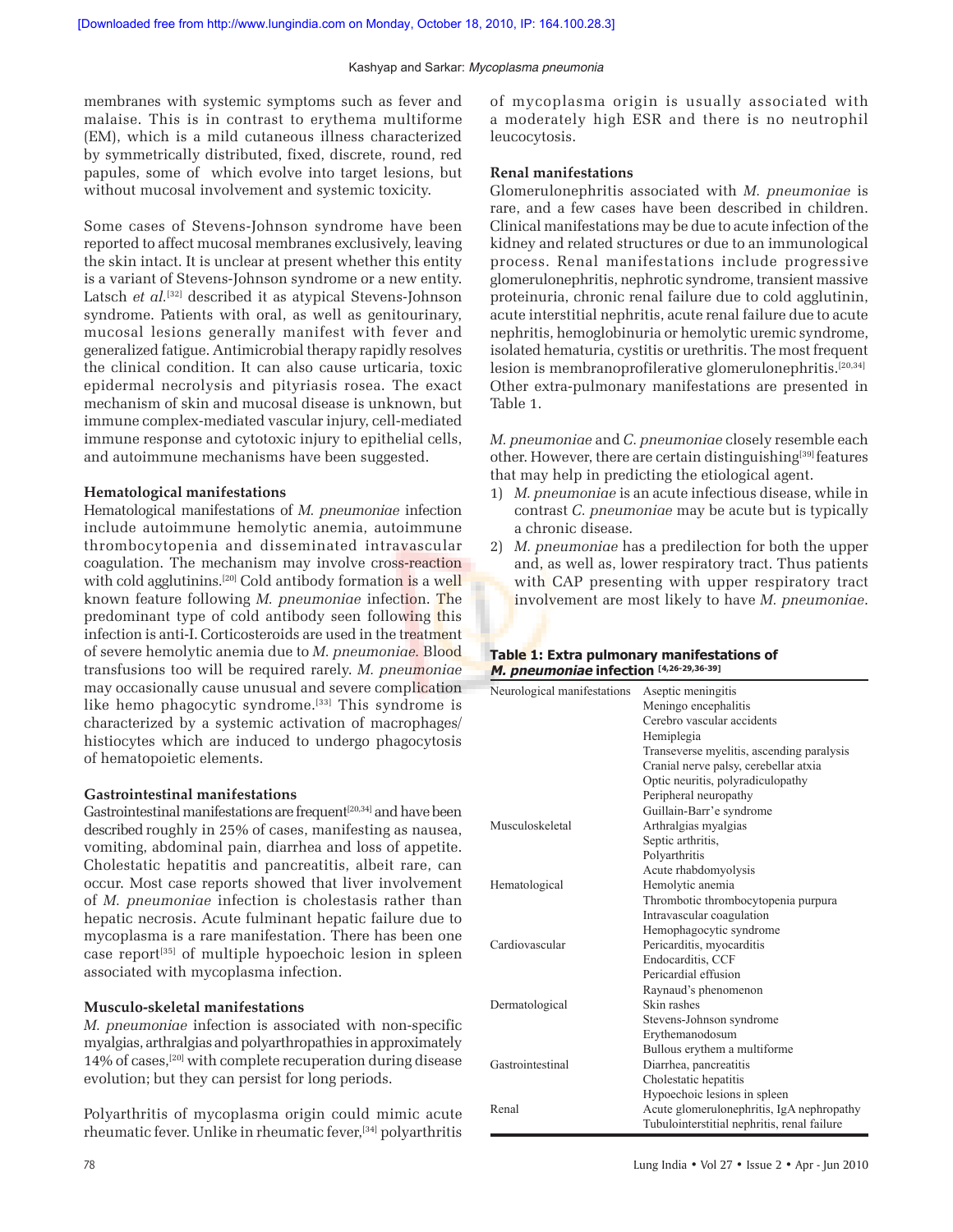Common upper respiratory tract manifestations in a patient with CAP include otitis, bullous myringitis, and mild non exudative pharyngitis. These findings are less common with *C. pneumoniae* CAP.

- 3) Laryngitis is the most important clinical finding to differentiate the Mycoplasma from *C. pneumoniae*. Athough all patients with *C. pneumoniae* CAP do not have laryngitis, the majority of them do. Patients presenting with a Mycoplasma like illness with pneumonia-associated hoarseness should be considered as having *C. pneumoniae* until proven otherwise.
- 4) Gastrointestinal involvement is typical for Mycoplasma, and is much less common with *C. pneumoniae* pneumonia.

Puljiz<sup>[40]</sup> *et al.* reported that the incidence of cough was higher among Mycoplasma group. They also reported significant elevation of C-reactive protein (CRP) and aspartate aminotransferase (AST) level among *C .pneumoniae* group than in *M. pneumoniae* group. The reason is that *C. pneumoniae* invades the blood and spreads into different organs, while *M. pneumoniae* remains on the respiratory tract epithelium causing a weaker inflammatory reaction with lower values of CRP and AST.

Following clinical features may be helpful in differentiating[39] Legionella and *Mycoplasma pneumoniae* pneumonia. Relative bradycardia is a constant clinical sign of Legionella pneumonia, but not in case of *M. pneumoniae* pneumonia. If a patient with CAP<sup>[39]</sup> has abdominal pain with or without loose stools or diarrhea, then Legionella is highly likely since no other cause of CAP is associated with acute abdominal pain. Upper respiratory tract<sup>[39]</sup> involvement, erythema multiforme favor infection with *M. pneumoniae* while hepatic involvement and electrolytic abnormalities (hyponatremia and hypophosphatemia) are characteristic features of Legionella pneumonia.

## **Differential diagnosis between** *M. pneumoniae* **pneumonia and other bacterial pneumonia**

The Japanese Respiratory Society (JRS) proposed a scoring system to differentiate between atypical and bacterial pneumonia.[41] The guidelines set up six parameters based on clinical symptoms, physical signs, and laboratory data. These parameters are; 1) under 60 years of age 2) no or minor comorbid illness 3) the patient has stubborn cough 4) Poor chest auscultatory findings 5) no sputum or identified etiologic agent by rapid diagnostic tests, and 6) a peripheral white blood cells count below 10,000/cmm. When there is a correlation of items of more than four parameters among all six parameters, then the guidelines recommend the use of macrolides or tetracyclines for a suspected atypical pneumonia. If these criteria are not met, the guidelines recommend the use of beta lactams for suspected bacterial pneumonia. This differentiation assumes significance in areas where incidence of macrolide resistant is high e.g. in Japan.

## **EFFECT ON ASTHMA**

The role of atypical pathogens- *C. pneumoniae* and *M. pneumoniae* in asthma has become an active area of investigation in the recent years.[42] *M. pneumoniae*, primarily considered a causative agent of CAP has recently been linked to asthma in various ways. Infection with this organism may precede the onset of asthma. Secondly, it may exacerbate asthma and make control of asthma more difficult. In a serological based study involving four atypical pathogens-*C. pneumoniae*, *M. pneumoniae*, Legionella, and *C. burnettii*, Lieberman*et al*, [43] found that only infection with *M. pneumoniae* is associated with hospitalization for acute exacerbation of bronchial asthma. In most of these *M. pneumoniae* infected patients, there is also evidence of infection with respiratory virus. However, the pathophysiological and therapeutic significance of these findings need to be confirmed in proper design trials. Biscardi<sup>[44]</sup> *et al.* report that *M. pneumoniae* was a causative microbe in 20% of exacerbations in asthmatic children requiring hospitalization for asthma exacerbations. This high rate was not confined to previously diagnosed asthmatics. Fifty per cent of children experiencing their first asthma attack were also positive for *M. pneumoniae*. These figures were significantly greater than for other bacteria or viruses that were evaluated in this study. Sixty two percent of first time asthmatic patients who were positive for *M. pneumoniae* or *C. pneumoniae* had recurrent asthma episodes, whereas only 27% of pathogenfree patients had a subsequent attack (*P*-value<0.05). Thus, *M. pneumoniae* seems to play an important role both in index and subsequent asthma exacerbations.

Martin<sup>[45]</sup> *et al.* conducted a bronchoscopy based study to determine the prevalence of *M. pneumoniae* or *C. pneumoniae* in the airways of chronic stable asthmatics. They found atypical bacteria in 56% of chronic, stable asthmatics who had experienced no exacerbations within 3 months of enrollment. Twenty three had *M. pneumoniae*, two patients had other pathogenic mycoplasma but only one control had mycoplasma in the airways. Thus, there was a highly significant difference between the asthmatics and controls (*P*=0.007). In a double-blind treatment trial, Kraft<sup>[46]</sup> *et al*, demonstrate that receiving Clarithromycin improved FEV1 only in asthmatics that were positive for *M. pneumoniae* or *C. pneumoniae* in their airways. The FEV1 did not improve in asthmatics who did not have these bacteria in their airways and who received clarithromycin. However, the exact mechanism of macrolides in reducing asthma symptoms in *M. pneumoniae* infected patients, needs to be elucidated before developing any firm conclusion as macrolides may improve lung function by both anti microbial and immuno modulatory effect. We have limited data regarding prevalence and association of *Mycoplasma pneumoniae* respiratory infection with asthma in our country. Recently, Chaudhry[47] *et al*. found a statistically significant association between *Mycoplasma*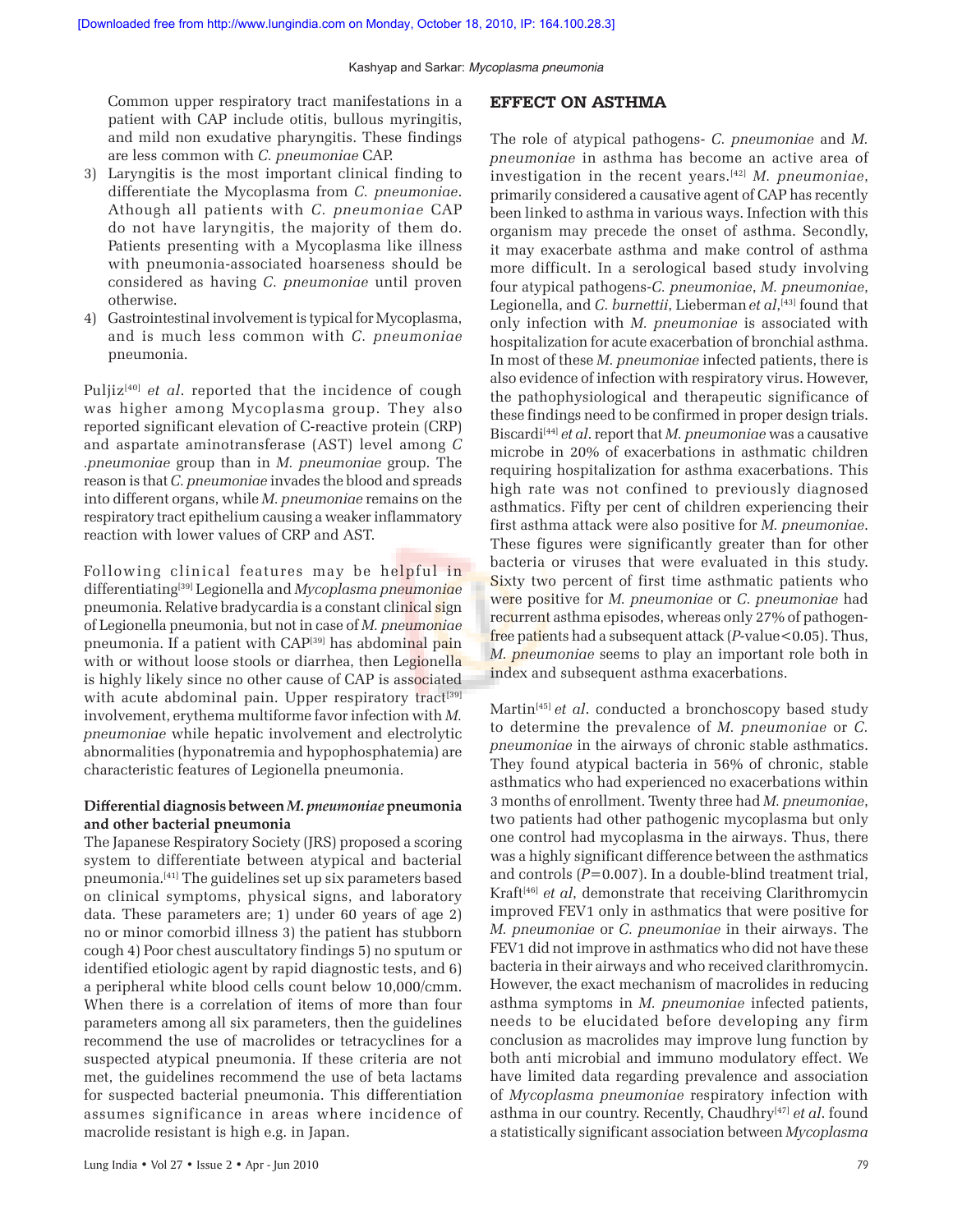*pneumoniae* infection and children having moderate and severe persistence asthma. They also showed a significant association of *Mycoplasma pneumoniae* infection with acute exacerbation of asthma in previously diagnosed asthmatics children.

## **Pathophysiological mechanisms**

Effects of mycoplasmal infections on airways seem to be multifactorial, and involve a complex interplay of airway inflammation and IgE mediated hypersensitivity, in addition to features of individual patients such as atopic predisposition.[42]

- 1) Mycoplasma infections may result in T-helper type 2 predominant airways disease and development of airway inflammation that may induce or exacerbate asthma.
- 2) IgE related hypersensitivity

## **RADIOLOGY**

Radiographic manifestations of *M. pneumoniae* pneumonia can be extremely variable and can mimic a wide variety of lung diseases. The inflammatory response causes interstitial mononuclear cell inflammation that may be manifested radiographically as diffuse, reticular infiltrates of bronchopneumonia in the perihilar regions or lower lobes, usually with a unilateral distribution, and hilar adenopathy. Bilateral involvement may occur in about 20% of cases. Another study by Puljiz *et al*. [40] found that the commonest chest x-ray abnormality was interstitial infiltrate in 90.48% followed by alveolar infiltrates in 8.84% cases. Pleural effusion was detected in 13 patients (8.84%).

In a retrospective review of chest CT between mycoplasma and other CAP patients, Takahito<sup>[48]</sup> et al. found that bronchial wall thickening (*P* value<0.0001) was the commonest abnormality in *M. pneumoniae* group. *M. pneumoniae* attaches to cilia via P1 protein and multiplies in the respiratory epithelial layer. Attachment to epithelial cilia is responsible for bronchial wall thickenings.

## **LABORATORY DIAGNOSIS**

Diagnosis of *M. pneumoniae* infection is challenging due to the fastidious nature of the pathogen, the considerable seroprevalence, and the possibility of transient asymptomatic carriage. Lab diagnosis is greatly hampered by the lack of standardized, sensitive and specific methods<sup>[49]</sup> for the detection of this atypical respiratory pathogen. A second major barrier is the difficulty in sampling the lower respiratory tract infection in representative populations of patients. However, a specific diagnosis is important because beta-lactam antibiotics used empirically in the treatment of community acquired pneumonia are ineffective against *M. pneumoniae*.

Cultures can provide information regarding viability

and biological characteristics of Mycoplasma, and antimicrobial susceptibility testing as well as assessing microbiological efficacy in treatment trials. But the main hindrances for successful cultures are requirement of specialized techniques due to the fastidious growth requirement, proper specimens processing and many days for growth detection. Moreover, culture is successful in only 30-60% of the serologically diagnosed<sup>[50]</sup> cases. So serological testing is the most common mean of diagnosing *M. pneumoniae* infection. Serological tests are easy to perform but it is not without flaws. They are generally non-specific and retrospective in nature. It needs convalescent serum specimens to show sero-conversions or a fourfold increase in titer. Nevertheless, it is the most useful means of determining the cause of an outbreak or the prevalence of infections in epidemiological studies and a four-fold rise in titer between acute and convalescent sera is still considered a "gold standard" to diagnose acute *M. pneumoniae* respiratory<sup>[51]</sup> infections

## **SEROLOGY**

Before the availability of more advanced serological techniques, detection of cold agglutinins was considered a valuable tool to diagnose *M. pneumoniae* infection. The formation of cold agglutinins is the first humoral immune response to *M. pneumoniae* infection. Cold agglutinins usually appear by the end of the first week or the beginning of the second week of illness and disappear by 2-3 months.<sup>[52]</sup> Determination of these auto-antibodies is first and simple to perform but they are not very reliable indicators of *M. pneumoniae* infection as they are elevated in 50-60% patients. Further, they are also elevated in various other infectious agents, for example Epstein - Barr virus, Cytomegalovirus, *Klebsiella pneumoniae* as well as in the course of malignancies of lymphoid cells and autoimmune diseases.[49]

There are a number of specific serological tests for *M. pneumoniae* that utilize a variety of different methods and antigens. The two most frequently $[6]$  used and widely available are the complement fixation (CF) and enzyme immunoassays (EIAs).

## **COMPLEMENT FIXATION METHOD**

This method mainly measures the early IgM response and does not differentiate between antibody classes; this is desirable to differentiate acute from remote infection. Complement fixation (CF) suffers from low sensitivity and specificity because glycolipid antigen mixture used may be found in other microorganisms, as well as human tissues and even plants. Cross-reactions<sup>[53]</sup> with *M. genitalium* are well recognized. Despite these limitations, some Microbiologists still consider a single 1:64 CF titer as an indication of recent *M. pneumoniae* infection.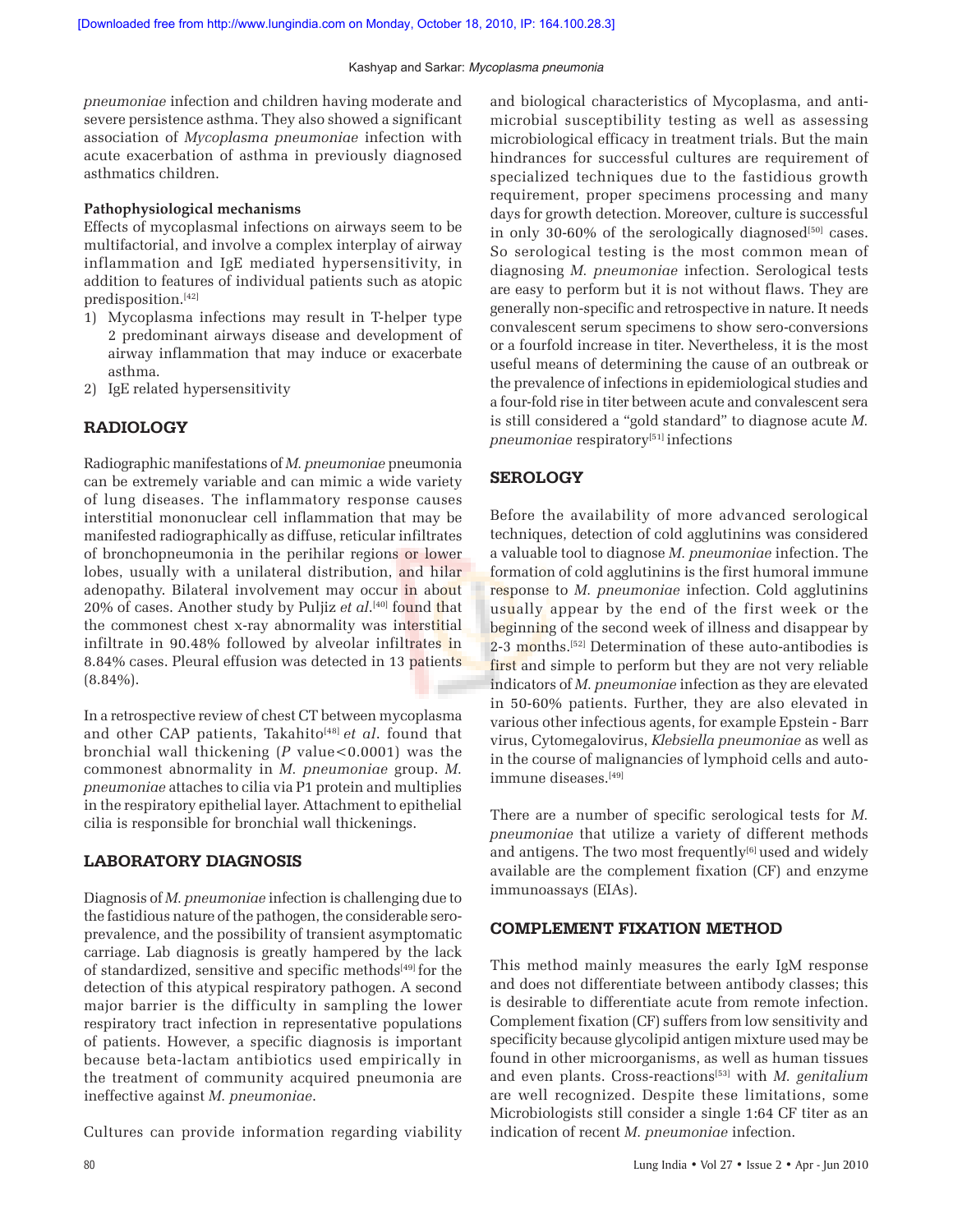## **ENZYME IMMUNOASSAYS**

Enzyme immunoassays (EIAs) are the most widely used and reliable commercial Mycoplasma serology tests. It allows IgG and IgM titration and presents 92% sensitivity and 95% specificity on paired samples. Sero-conversion timing is from three to eight weeks. They are more sensitive than culture for detecting acute infection and can be comparable in sensitivity to polymerase chain reaction (PCR), provided that a sufficient time has elapsed since infection for antibody to develop and patient has a functional immune system. Most EIAs are sold as 96 well microtiter plate formats. However, two EIAs are packaged as qualitative membrane based procedures for the detection of single test specimen. They are rapid (10mn or less) and simple to perform.

- 1) Immunocard: it measures IgM only
- 2) Ramel EIA: it detects IgM and IgG simultaneously. The manufacturers have endorsed the use of a single assay for the diagnosis of acute infection in younger persons.

Though the single one point assay appears attractive, conventional plate type EIAs may be more efficient and cost effective in laboratory that needs to measure larger number of specimens at the same time. According to Talkington<sup>[4]</sup>, acute and convalescent sera are necessary for greatest accuracy.

## **CULTURE**

Culture is laborious, expensive and time-consuming. Compared to PCR, its sensitivity may be no more than 60% even in experienced LAB with strict adherence to procedures.[4] But when positive, its specificity is 100%, provided that appropriate steps are taken to identify the species. The persistence of Mycoplasma for variable periods following acute infection also makes it difficult in some cases to assess the significance of positive culture without additional confirmatory tests such as serology. Therefore, culture is rarely used for routine diagnosis and/or management of *M. pneumoniae* infections. Due to the above mentioned limitations, if it is attempted, it should be augmented by additional diagnostic methods such as PCR and/or serology.<sup>[49]</sup> Because of the organism's sensitivity to adverse environmental conditions, proper specimen collection, storage, and transport are critical for maintaining viability for culture processing and DNA extraction. Due to its limited metabolic and biosynthetic capacity, it needs extensive nutritional requirements during culture.SP4 medium has become the most successful and widely used broth and agar medium for cultivating *M. pneumoniae* for clinical purposes. Despite the low sensitivity of culture, isolation of organisms has led to some insight into the pathogenesis of extra pulmonary manifestations, because successful isolation provides evidence of direct invasion by viable Mycoplasma.

Sometimes, it is necessary to perform additional tests<sup>[19]</sup> to conclusively prove that Mycoplasma isolated is indeed *M. pneumoniae*. *M. pneumoniae* differs from other mycoplasma especially from commensals oropharyngeal mycoplasmas, as it has slower growth, ferments glucose, absorbs erythrocytes in the growing colonies, and reduces tetrazolium when grown aerobically or anaerobically.

#### **ANTIGEN DETECTION TECHNIQUE**

Rapid assays for direct antigenic detection of *M. pneumoniae* in respiratory tract specimens:

- 1) Direct immunofluorescence
- 2) Counter immunoelectrophoresis
- 3) Immunoblotting
- 4) Antigen capture enzyme immunoassay

All these tests suffer from low sensitivity and cross reactivity with other Mycoplasma found in the respiratory tract.

#### **MOLECULAR BIOLOGY TECHNIQUES**

#### **DNA probes**

DNA probes can be used to detect *M. pneumoniae*, the target being 16S rRNA Genes. Disadvantages include the relatively short life span of six weeks, a need for specific equipment, high cost, and the need to purchase and eliminate radioisotopes. They have low sensitivity and specificity<sup>[54]</sup> and have been replaced by other methods.

#### **Polymerase chain reaction**

Owing to the insensitivity and prolonged time needed for culture and the requirement of collecting acute and convalescent serum at two to three weeks apart for optimal serological diagnosis, Polymerase chain reaction (PCR) has gained considerable interest from the beginning of its inception. There are several advantages of PCR based analysis. First of all, sensitivity of PCR is very high. It has got potential ability to complete the test procedure in a day, so possibility of obtaining a positive result sooner after the onset of illness than serology. Unlike serology, it requires only one specimen. It can provide information about possible mycoplasma etiology in extra pulmonary involvement in which an obvious contribution of respiratory infections may not be apparent readily. Lastly, it does not require viable organisms only. It can amplify the dead bacilli also. PCR may also detect Mycoplasma in tissue processed for histological examination. Since, Nucleic Acid Amplification Techniques (NAATs) targeting DNA can detect both viable and non viable organisms, detecting RNA by reverse transcriptase PCR or nucleic acid sequence based amplification may be a useful method to identify productive *M. pneumoniae* infections.[55]

The various targets that have been used include primarily the ATPase gene, P1 adhesin, 16 S rRNA Gene, tuf gene etc.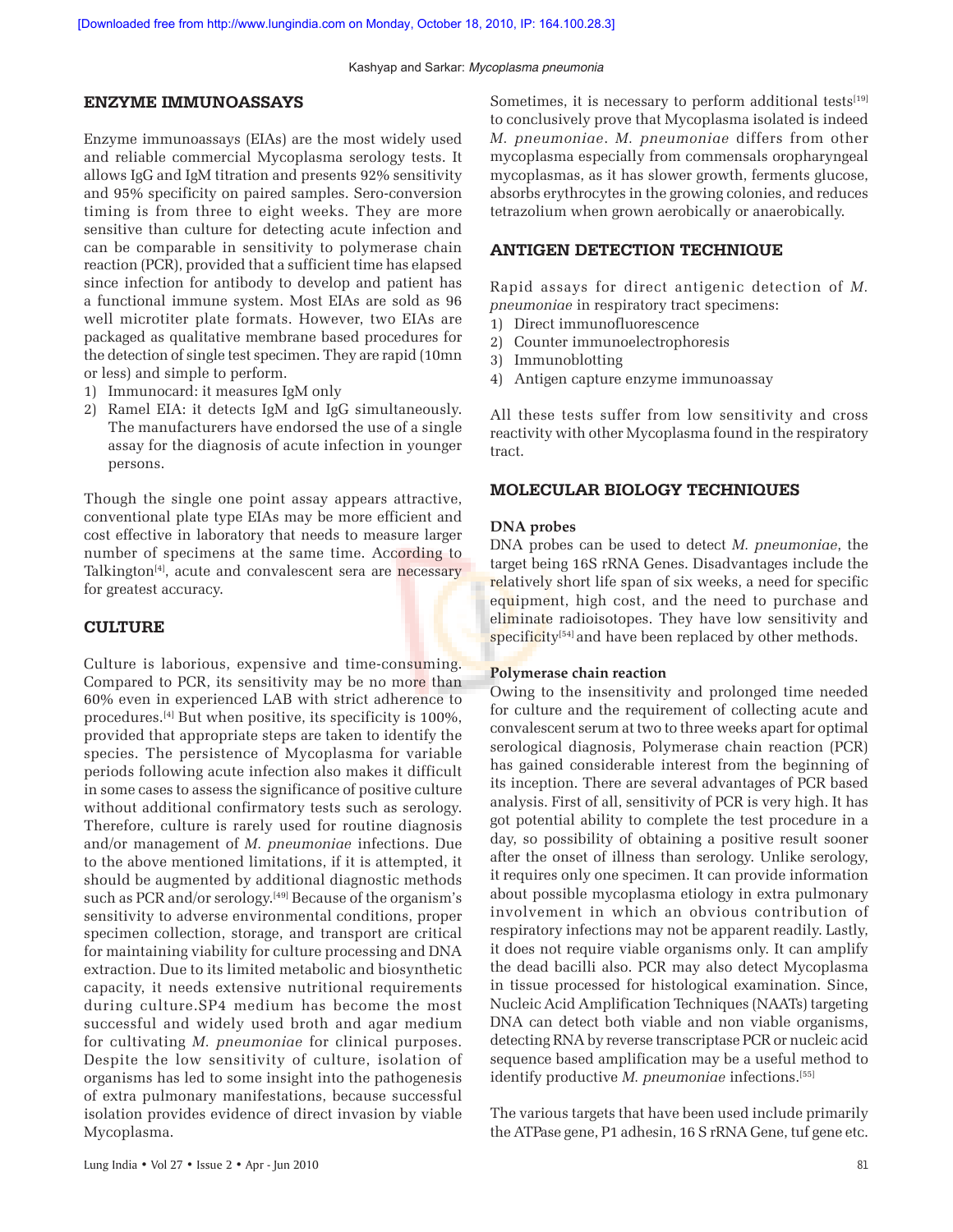Molecular based assays often demonstrate equivalent or superior sensitivity for detection of acute infection over serology as well as culture, this is not always the case.<sup>[56]</sup> Though, PCR has high sensitivity for the detection of *M. pneumoniae*, serological tests should always be performed to distinguish between acute and persistent infections.[34]

#### **Positive PCR but negative serology tests**

- 1) Presence of pathogen in the respiratory tract is not necessarily associated with clinical symptoms. Gnarpe[57] *et al.* found that 5.1-13.5% of healthy adults harbor the organisms in the throat. Transient asymptomatic carriage of *M. pneumoniae* results from persistent of the pathogen after disease, and from infections during incubation period. It is currently unknown whether a diagnostic rise in antibody titer regularly occurs in asymptomatic infections.
- 2) In immuno compromised patients, no diagnostic antibody response may be observed.
- 3) Early successful antibiotics therapy.

## **Positive PCR in a culture-negative person without evidence of respiratory disease**

- 1) Persistence of the organisms after infection.
- 2) Asymptomatic carriage, perhaps in a intracellular compartment that does not yield culturable organisms.

Negative PCR results in culture or serologically proven infections increase the possibility of inhibitors or other technical problems with the assay and its gene target.[4] Reznikov<sup>[58]</sup> *et al.* showed that PCR inhibition was more likely to occur with nasopharyngeal aspirates than with throat swabs and recommended the latter specimen for diagnostic purposes. On the other hand, Dorigo-Zetsma<sup>[59]</sup> *et al.* performed a comprehensive examination with 18 patients with *M. pneumopniae* respiratory tract infection and they found that sputum was the specimen that was most likely to be PCR positive (62.5% versus 41% for nasopharynx, 28% for throat swabs). There are commercial reagents for nucleic acid purification that are effective in removing most inhibitors of amplification in PCR assays.

Combined use of PCR with  $IgM^{[6]}$  serology may be a useful approach for diagnosis of *M. pneumoniae* respiratory infection in children, but potentially less useful in adults who may not mount an IgM response. A possible alternative, especially in older adults may be a combination of PCR with IgA serology. Combining these two diagnostic modalities may help in distinguishing colonization from active disease.

In recent time there have been several advancements in PCR technique. Hardegger<sup>[60]</sup> *et al.* found that a realtime PCR assay was equal to a conventional nested PCR with regard to sensitivity in detection of *M. pneumoniae* in clinical samples, allowing for quantitation of the amplified product during PCR combined with a reduction in hands-on time. Development of quantitative PCR will be beneficial in facilitating better understanding of carrier state associated with *M. pneumoniae*. Loens[61] *et al.* developed a real-time multiplex nucleic acid sequence based amplification (NASBA assay) technique for detection of *M. pneumoniae*, *C. pneumoniae* and Legionella species in respiratory specimens. It is a promising tool for the detection of *M. pneumoniae*, *C. pneumoniae* and Legionella species in respiratory specimens, regarding handling, speed, and number of samples that can be analyzed in a single run, although it is marginally less sensitive than the real-time mono NASBA assay. It definitely calls for further evaluation of large number of clinical samples from CAP patients. Wide spread non-availability of diagnostic techniques for mycoplasma in our country is definitely a great obstacle in elucidating the true prevalence of infection and making timely diagnosis. Though PCR offers improvements in sensitivity, specificity and rapidity over culture and serology, the need remains for the development of cheap, widely available and reproducible diagnostic techniques suitable for our country.

## **MANAGEMENT OF M. PNEUMONIAE INFECTION**

A common view in the treatment of *M. pneumoniae*, especially for mild infections, is that it really does not matter whether anti bacterial is given for most of these infections because the mortality rate is low and these infections are often self limiting and there are confounding effects of mixed infections. Nevertheless, studies [62] from 1960s indicate that treatment for mild *M. pneumoniae* infections reduces the morbidity of pneumonia and shortens the duration of symptoms. In such studies therapy with macrolide or a tetracycline was better than penicillin.

Due to the lack of cell wall, all mycoplasmas are innately resistant to all beta-lactams and glycopeptides. Sulfonamides, trimethoprim, polymyxins, nalidixic acid, and rifampin are also inactive. *M. pneumoniae* is susceptible to antibiotics that interfere with protein or DNA synthesis, such as tetracyclines, macrolides, and quinolones. Macrolides are the most active agents in vitro and azithromycin is the most active macrolide with minimum inhibitory concentrations ranging from 0.0003 to 0.031mg/ml.<sup>[63]</sup> Azithromycin is preferred over erythromycin due to better side-effects profile and oncea-day dose. Therapy with macrolide antibiotics can also reduce the rate of recurrent wheezing and abnormal pulmonary function that result from acute *M. pneumoniae* infection. Azithromycin may also be effective in the prevention of infection with *M. pneumoniae* infection during outbreak.

In a Japanese study,[64] Telithromycin, a ketolide antibiotic was found having good activity against 41 clinical isolates of *M. pneumoniae*. The authors determined the *in vitro* activity of telithromycin and found it to be less potent than azithromycin but it was more active than four other macrolides (erythromycin, clarithromycin, roxithromycin, josamycin), levofloxacin and minocycline.Its MICs at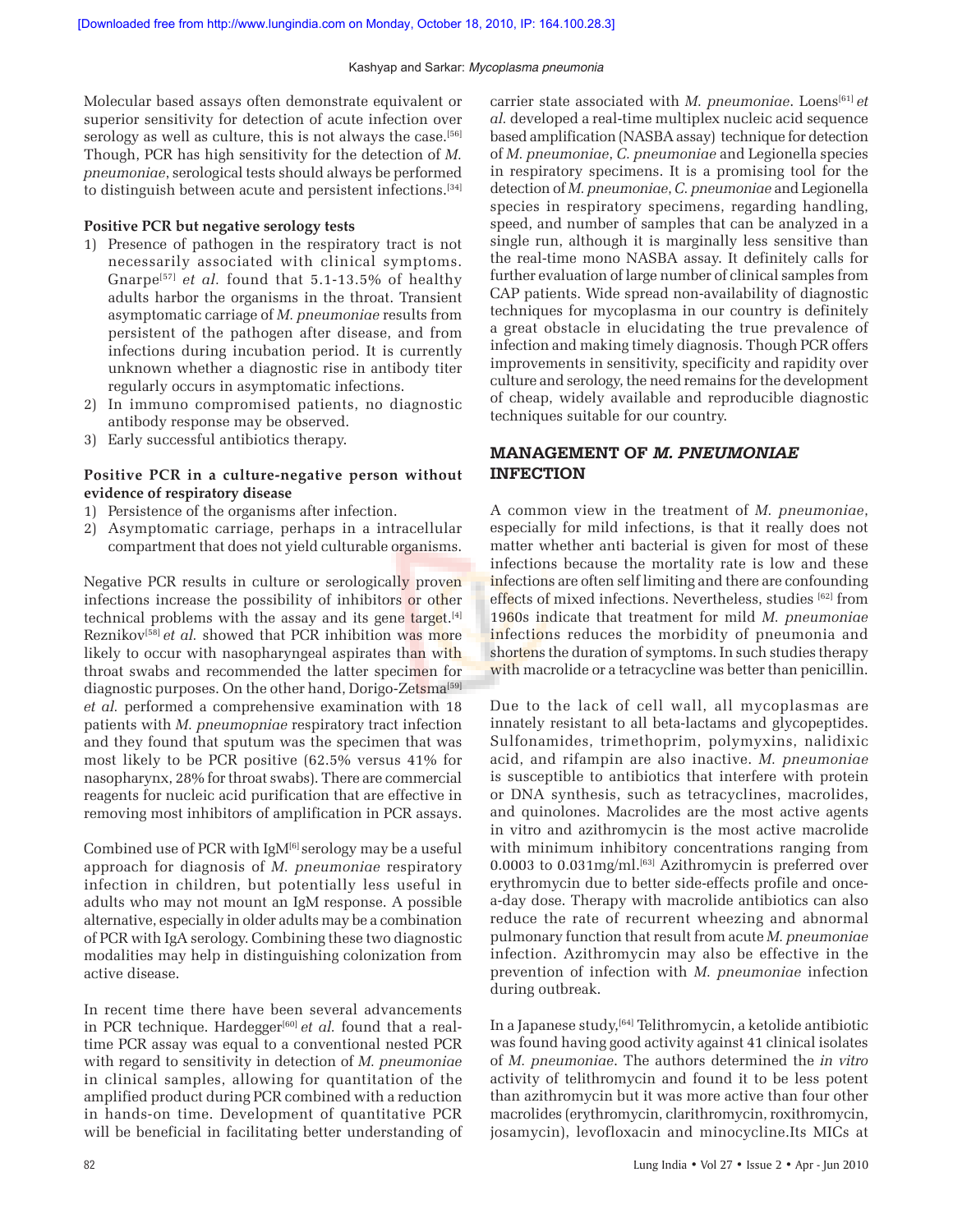which 50% and 90% of the isolates were inhibited were both 0.00097mg/ml, justifying further clinical studies to determine its efficacy for treatment of *M. pneumoniae.* The quinolones[65] are cidal *in vitro* and several quinolones, including levofloxacin, gatifloxacin, moxifloxacin, gemifloxacin are highly active against *M. pneumoniae in vitro*. In generals, quinolones appear to be slightly less active than macrolides *in vitro*. However, activity *in vitro* does not always predict microbiological activity *in vivo*. Fluroquinolones have been shown to be bactericidal for *M. pneumoniae*, whereas macrolides and tetracyclines are primarily bacteriostatic.

A study based on the microtitre susceptibility testing method by Duffy[65] *et al*. demonstrates excellent potency of Gemifloxacin *in vitro* with MICs range for mycoplasma  $\leq$  0.008 to 0.125mg/l. Gemifloxacin was found as potent as or more potent than tetracycline, clindamycin and other quinolones investigated.

In children,[66] only macrolides can be safely used regardless of age because of the potential side effects of tetracyclines and quinolones in younger patients. Principi<sup>[67]</sup> *et al.* in a study including 191 children hospitalized for CAP with evidence of acute *M. pneumonmiae* or *C. pneumoniae* found that 106(97.2%) of the 109 children treated with macrolides and only 67(81.7%) of the 82 treated with other antibiotics were considered cured or improved after four to six weeks  $(P$  value < 0.05).

Recently, focus of interest has been on antimicrobial resistance in *M. pneumoniae*. Macrolide resistance was reported to emerge in Japan.[68,69] It can be easily selected *in vitro*. Such mutants typically<sup>[4]</sup> exhibit the macrolidelincosamides-streptogramin B type resistance, rendering lincosamides and streptogramin B inactive in addition to macrolides. It is well established that *M. pneumoniae* developed macrolide resistance by point mutations leading to A-to-G transitions in the peptidyl transferase loop of domain V of the 23S rRNA gene at positions 2063 and 2064, which reduces the affinity of macrolide for the ribosome. The likelihood of *M. pneumoniae* developing resistance to macrolides by this mechanism under natural conditions may be enhanced, since there is only a single rRNA[70] operon in the *M. pneumoniae* genome. Currently, identification of these resistant strains relies on time consuming and labor intensive procedures such as restriction fragment length polymorphism, MIC studies, and sequence analysis.

Wolff<sup>[71]</sup> *et al.* describe a real-time based PCR and high resolution melt analysis for rapid detection of macrolide resistant strain in *M. pneumoniae*. Fluoroquinolones<sup>[72]</sup> may show anti mycoplasmal activities against macrolide and tetracycline resistant strains of *M. pneumoniae* because of their mechanism of action and their excellent penetration into lung tissue, in particular bronchial secretions.

However, despite macrolide resistance, clinical failure is unlikely. Suzuki<sup>[73]</sup> et al. compared clinical outcomes in 11macrolide resistant and 26 macrolide susceptible patients were given macrolide therapy. The resistant group showed more febrile days during initial macrolide therapy than susceptible patients. But, no apparent treatment failure or serious illness was reported for macrolide resistant patients. It can be explained by the immuno modulatory effect of macrolide.

An investigational agent Cethromycin also showed excellent activity against *M. pneumoniae in vitro* with MICs lower<sup>[74]</sup> than those of macrolides. It belongs to the ketolide family, a new class of antibiotic derived from macrolide. However, there are no *in vivo* studies involving this agent against *M. pneumoniae*. So far, no consensus on the duration of therapy with macrolides has been reached, and treatment schemes spanning from one to three weeks have been described. The most widely used are: azithromycin 10mg/kg/day, a daily dose not exceeding 500mg /dose for five days and clarithromycin 15mg/kg/day divided into two  $\rm{doses,~not~exceeding~500mg/dose~for~10\text{-}15 days}_{\rm 4}.$ 

Some recent studies<sup>[75,76]</sup> have suggested that the addition of antibiotic prophylaxis to standard epidemic control measures in contacts may be useful during institutional outbreaks of *M. pneumoniae* pneumonia. However, when deciding whether to use mass prophylaxis in closed settings, many factors including the induction of antibiotic resistance, cost, allergic reactions etc must be considered.

Corticosteroids may be beneficial in *M. pneumoniae* CNS disease,[77] but experience with this therapy is limited to case reports and small series. Plasma exchange has been reported to be effective in transverse myelitis and polyradiculitis. Administration of intravenous immune globulins can also be considered.

#### **Vaccination**

*M. pneumoniae* is a leading cause of both upper and lower respiratory tract infections that can lead to devastating sequela like neurological complications. In addition, there is lack of natural protective immunity following primary infection and also infection with *M. pneumoniae* is associated with prolonged carriage, and a propensity for outbreaks in military camps, schools, and hospitals.[4] Development of a vaccine also seemed to be promising in view of the facts that the organism is rather homogeneous antigenically and there appears to be some protection against re-infection. So an effective vaccine against *M. pneumoniae* is desirable because it would not only prevent severe disastrous outcome of infection such as encephalitis but also reduce milder illnesses causing distress and loss of workdays particularly among soldiers, school children and health care workers. In a recent meta analysis<sup>[78]</sup> of six clinical trials with a total of 67,268 subjects, the efficacy of the vaccines against *M.*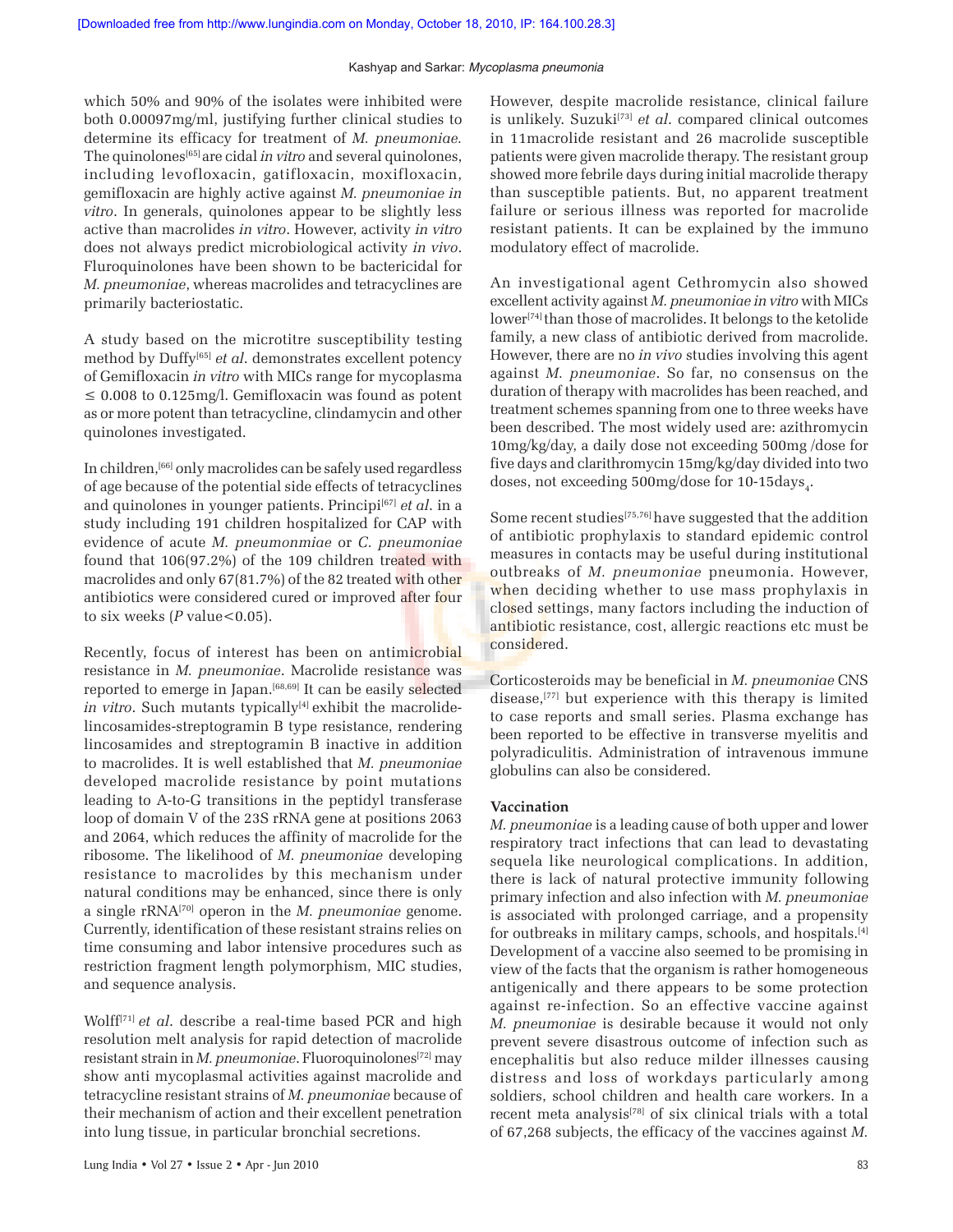*pneumoniae* specific pneumonia ranged between 42% and 54% when diagnosis was performed by culture and serology respectively. The summarized efficacy of *M. pneumoniae* vaccine against pneumonia, regardless of etiologies, was 36%. No significant adverse reactions (including autoimmune effects) were observed in this meta-analysis. The inactivated *M. pneumoniae* vaccines may reduce the total rates of both pneumonia and respiratory infections by ∼40%. Therefore, there is definitely a need for redeveloping *M. pneumoniae* vaccines both for high-risk settings as well as for general population.

## **CONCLUSION**

Advances in detection and characterization of *M. pneumoniae* by using PCR, serology, and culture augmented by knowledge obtained from the complete genome sequence of this organism, has led to the appreciation of its role as a human pathogen. Despite these many advances, much is still unknown about this tiny bacterium, which is among the smallest of all free living forms. Most mycoplasma infections in clinical settings never have a microbiological diagnosis because rapid, sensitive, specific, and reasonably priced methods are not readily available in many clinical settings.

Practically, serological tests are the only means by which *M. pneumoniae* infections are diagnosed on a wide scale, and this method has a number of limitations. A reliable and user-friendly amplified or non-amplified method for detection of the mycoplasma or its nucleic acid in clinical specimens would be of immense importance for patient diagnosis and management, for furthering knowledge of a potential role in chronic lung diseases.

#### **REFERENCES**

- 1. Razin S, Yogev D, Naot Y. Molecular biology and pathogenicity of mycoplasmas. Microbiol Rev 1998;63:1094-156.
- 2. Rottem S. Interaction of mycoplasmas with host cellsphysiological. Review 2003;83:417-32.
- 3. Maniloff J. Phylogeny of mycoplasmas. Mycoplasmas molecular biology and pathogenesis. In: Maniloff J, McElhaney RN, Finch LR, editors. Washington DC: American Society for Microbiology; 1992. p. 549-59.
- 4. Waites KB, Talkington DF. *Mycoplasma pneumoniae* and its role as a human pathogen. Clin Microbiol Rev 2004;17:697-728.
- 5. Foy HM, Cooney MK, McMahan R, Grayston JT. Viral and mycoplasmal pneumonia in a prepaid medical group during an eight year period. Am J Epidemiol 1973;97:93-102.
- 6. Atkinson TP, Balish MF, Waites KB. Epidemiology, clinical manifestations, pathogenesis and laboratory detection of *Mycoplasma pneumoniae* infections. FEMS Microbiol Rev 2008;32:956-73.
- 7. Lind K, Benzon MW, Jensen JS, Clyde WA Jr. A sero epidemiological study of *Mycoplasma pneumoniae* infections in Denmark over the 50 year period 1946-1995. Eur J Epidemiol 1997;13:581-6.
- 8. Dorigo-Zetsma JW, Dankert J, Zaat SA. Genotyping of *Mycoplasma pneumoniae* clinical isolates reveals eight P1 subtypes within two genomic groups. J Clin Microbiol 2000;38:965-70.
- 9. Jacobs E. *Mycoplasma pneumoniae* disease manifestations and epidemiology. In: Razin S, Herrman R, editors. Molecular biology and pathogenesis of mycoplasmas. New York: Kluwer Academic/Plenum Publishers; 2002. p. 519-30.
- 10. Kashyap B, Kumar S, Sethi GR, Das BC, Saigal SR. Comparison of PCR, culture and serological tests for the diagnosis of *Mycoplasma*

*pneumoniae* in community acquired lower respiratory tract infections infections in children. Indian J Med Res 2008;128:134-9.

- 11. Bansal S, Kashyap S, Pal LS, Goel A. clinical and bacteriological profile of community acquired pneumonia in Shimla, Himachal Pradesh. Indian J Chest Dis Allied Sci 2004;46:17-22.
- 12. Shenoy VD, Upadhyaya SA, Rao SP, Shobha KL. *Mycoplasma pneumoniae* infection in children with acute respiratory infection. J Trop Pediatr 2005;51:232-5.
- 13. Chaudhry R, Nazima N, Dhawan B, Kabra SK. Prevalence of *Mycoplasma pneumoniae* and chlamydia pneumoniae in children with community acquired pneumonia. Indian J Pediatr 1998;65:717-21.
- 14. Ferwerda A, Moll HA, de Groot R. Respiratory tract infections by *Mycoplasma pneumoniae* in children: A review of diagnostic and therapeutic measures. Eur J Pediatr 2001;160:483-91.
- 15. Foy HM, Grayston JT, Kenny GE. Epidemiology of *Mycoplasma pneumoniae* infection in families. JAMA 1966;197:859-66.
- 16. Cimolai N, Wensley D, Thomas ET. *Mycoplasma pneumoniae* as a cofactor in severe respiratory infections. Clin Infect Dis 1995;21:1182-5.
- 17. Dey AB, Chaudhry R, Kumar P, Nisar N, Nagarkar KM. *Mycoplasma pneumoniae* and community acquired pneumonia. Nat Med J India 2000;13:66-70.
- 18. Staugas R, Martin AJ. Secondary bacterial infections in children with proved *Mycoplasma pneumonia*. Thorax 1985;40:546-8.
- 19. Marston BJ, Plouffe JF, File TM Jr, Hackman BA, Salstrom SJ, Lipman HB, *et al*. Incidence of community acquired pneumonia requiring hospitalization: Results of a population based active surveillance study in Ohio: The community based pneumonia incidence study group. Arch Intern Med 1997;157:1709-18.
- 20. Vervloet LA, Marguet C, Camargos PA. Infection by *Mycoplasma pneumoniae* and its importance as an etiological agent in childhood community acquired pneumonias. Braz J Infect Dis 2007;11:507-14.
- 21. Cassell GH, Clyde WA Jr, Davis JK. Mycoplasma respiratory infections. In: Razin S, Barile MF, editors. The mycoplasma. Vol. 4. New York: Academic Press; 1985. p. 65-106.
- 22. Kountouras D, Deutsch M, Emmanuel T, Georgiadis G, Koskinas J. Fulminant *Mycoplasma pneumoniae* infection with multi-organ involvement: A case report. Eur J Intern Med 2003;14:329-31.
- 23. Chan ED, Welsh CH. Fulminant *Mycoplasma pneumoniae* pneumonia. Western J Med 1995;162:133-42.
- 24. Koletsky RJ, Weinstein AJ. Fulminant *Mycoplasma pneumoniae* infection: Report of a fatal case and a review of the literature. Am Rev Respir Dis 1980;122:491-6.
- 25. Leonardi S, Pavone P, Rotolo N, La Rosa M. Stroke in two children with *Mycoplasma pneumoniae* infection: A casual or causal relationship? Pediatr Infect Dis J 2005;24:843-5.
- 26. Guleria R, Nisar N, Chawla TC, Biswas NR. *Mycoplasma pneumoniae* and central nervous system complications: A review. J Lab Clin Med 2005;146:55-63.
- 27. Tsiodras S, Kelesidis I, Kelesidis T, Stamboulis E, Giamarellou H. Central nervous system manifestations of *Mycoplasma pneumoniae* infections. J Infect 2005;51:343-54.
- 28. Sánchez-Vargas FM, Gómez-Duarte OG. Review *Mycoplasma pneumoniae*: An emerging extra-pulmonary pathogen. Clin Microbiol Infect 2008;14:105-15.
- 29. Levine DP, Lemer AM. The clinical spectrum of *Mycoplasma pneumoniae* infections. Med Clin North Am 1978;62:961-78.
- 30. Vanfleteren I, Van Gysel D, De Brandt C. Stevens-Johnson syndrome: A diagnostic challenge in the absence of skin lesions. Pediatr Dermatol 2003;20:52-6.
- 31. Yong-Kwang T, Clark Huff J, Wilfiam L. Weston *Mycoplasma pneumoniae* infection is associated with Stevens-Johnson syndrome, not erythema multiforme. J Am Acad Dermatol 1996;35:757-60.
- 32. Latsch K, Girschick HJ, Abele-Horn M. Stevens-Johnson syndrome without skin lesions. J Medical Microbiol 2007;56:1696-9.
- 33. Josef D. Schwarzmeier: A potentially fatal complication of *Mycoplasma pneumoniae* infection: The hemophagocytic syndrome. Respiration 2002;69:14-5.
- 34. Jayantha UK. *Mycoplasma pneumoniae* infection in Sri Lanka. Sri Lanka J Child Health 2007;36:43-7.
- 35. Zou CC. Multiple hypoechoic lesions in spleen and *Mycoplasma pneumoniae* infection. Indian Paediatr 2005;42:379-82.
- Blasi F, Tarsia P, Aliberti S, Cosentini R, Allegra L. Chlamydia pneumoniae and *Mycoplasma pneumoniae*. Semin Respir Critical Care Med 2005;26:617-24.